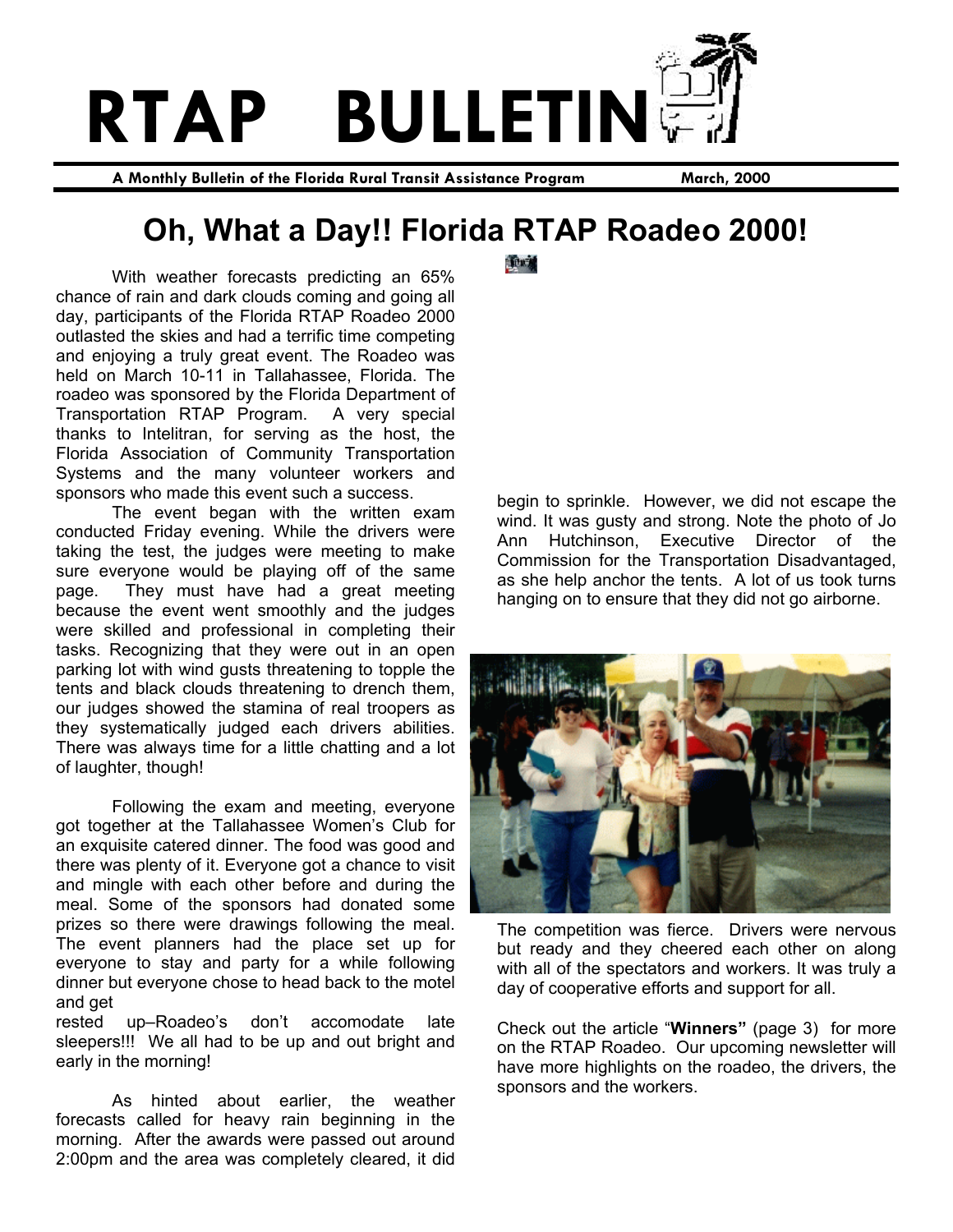## **UPCOMING TRAINING**

### **Training to Proficiency--A Train-the-trainer for Teaching Hands–on Skills**

 If you haven't already registered your lead driver trainer for the upcoming train-the-trainer courses being conducted by Dave Cyra, there may still be some seats left in the courses. The training will qualify your trainer to teach hands-on skills to your new drivers. New drivers trained by a "qualified" trainer will be eligible for certificates through the Florida RTAP Center.



 This training was designed with the rural transit agencies in mind. Don't be left out–this is training you need to send your trainer to.

## **EFFICIENCY VS GOOD CUSTOMER SERVICE SURVIVING THE BALANCING ACT**



| Gainesville    | April 12 |
|----------------|----------|
| Sarasota       | April 13 |
| Port St. Lucie | April 14 |
|                |          |

 This hands-on, skill based training will ensure that your trainer knows how to perform the skills properly and will teach him/her how to teach other drivers those skills in an effective manner. This training will be appropriate for any training program that requires that the drivers know:

#### **An Interactive Half-Day Workshop with Dave Cyra** April 11, 2000

 This training is a National Transit Institute training session coordinated through your Florida RTAP Program. Dave will be in Gainesville for this training from 1:00 - 5:00 pm on April  $11^{th}$ . This training is designed to help managers and administrators examine the issues defining the boundaries between efficient operations and good customer service. Inviting a few members from your coordinating boards might help them understand the problems you are dealing with.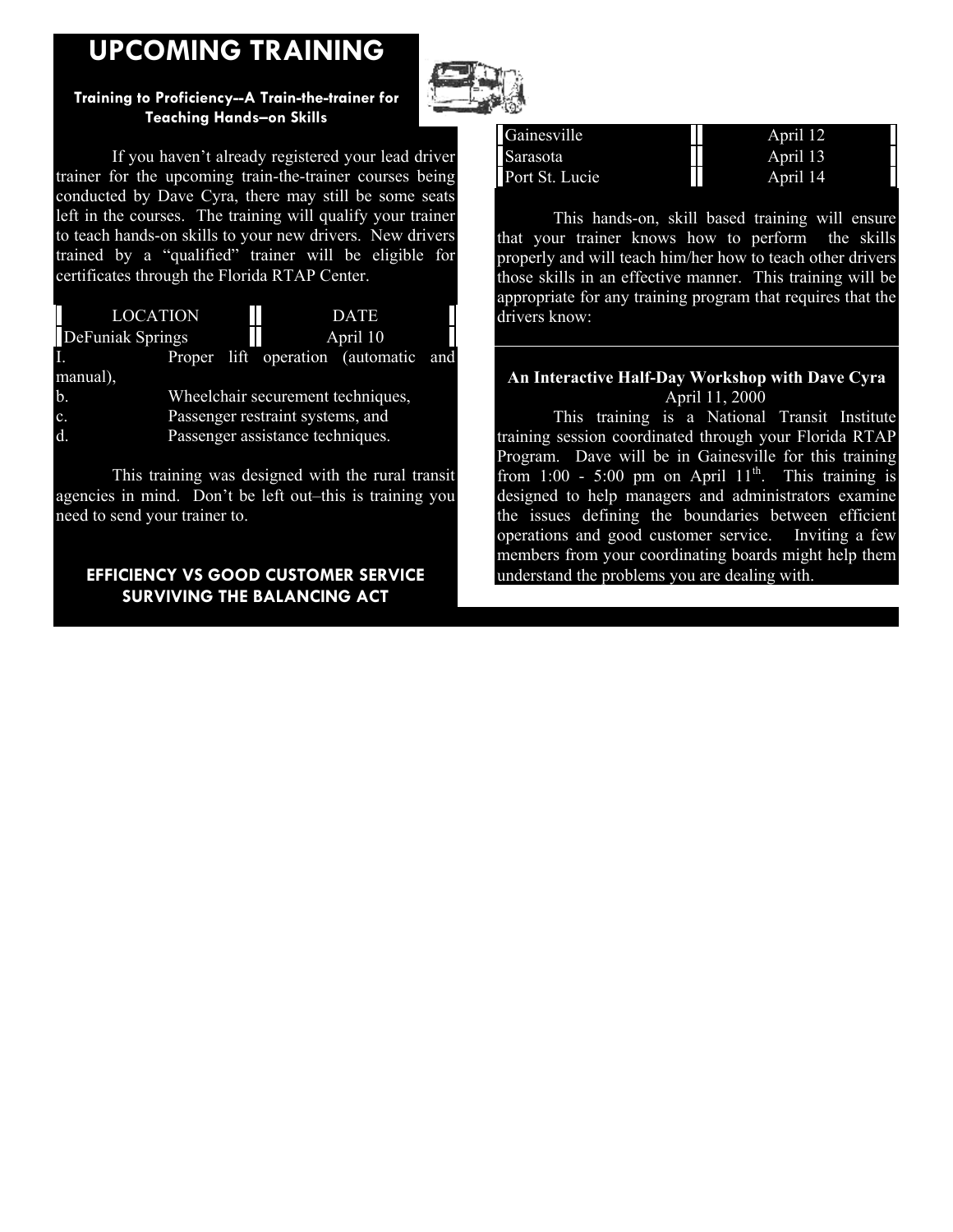If you need to register or want to know more about it, call Jeanne Wise at (352) 392-2371, ext 226, or e-mail her at jwise@ce.ufl.edu.

## **NEW MEDIA CENTER MATERIALS**

 Working cooperatively with the Florida Technology TransferCenter, We have some new materials that will assist you in improving your driver training efforts. Any of these videos would be useful for a driver's meeting, a brief training session or to be included in your new driver training. These videos are not reproducible, so we can not provide you with a copy of these videos. They are available at a reasonable cost, though, from the AAA Foundation. You should visit their web site at http://www.aaafts.org.

**Preventing Road Rage: Anger Management for Drivers– September 1998; 20 minutes, Adults. Order # V870**

Violent aggressive driving, or "road rage," is a growing public concern. This educational video teaches viewers how to: avoid offending other drivers; manage their own anger; and disengage from an angry encounter.

"Preventing Road Rage" is illustrated with exciting footage of on-the-road encounters between angry drivers and personal anecdotes from real people who have reformed themselves by practicing anger management techniques demonstrated in the program. (You can purchase for \$40-\$60, depending upon agency status.)

**The Older and Wiser Driver–1996; 22 minutes, Mature Adults. Order # V871**.

Recognizing that many of our best paratransit drivers are retired people, some assistance for them in keeping their driving skills sharp as they mature would be in your agency's best interest. This award-winning video shows how to compensate for changes that come with age and continue driving safely. Viewers would learn about vision, cognition, physical fitness, and the side-effects of common medications as older drivers discuss their strategies for safe driving in their own words. This engaging video is equally well-suited for home or classroom use. (You can purchase for \$19.95)

**Driving in Bad Weather (RV 0203); Night Driving (RV 0204)–8 minutes each; Adults**

These videos focus the driver on the effects of bad weather and night driving and how to compensate to minimize the effects of both.

**Remember that your Florida RTAP Center will work with you to find the resources you need. Our purpose is to help you by providing resources, guidance and assistance. Call us today at (352) 392- 2371, ext 237 for Pamela Mancino, our Resource Center Specialist.**

"A man who has committed a mistake and doesn't correct it is committing another mistake." Confucius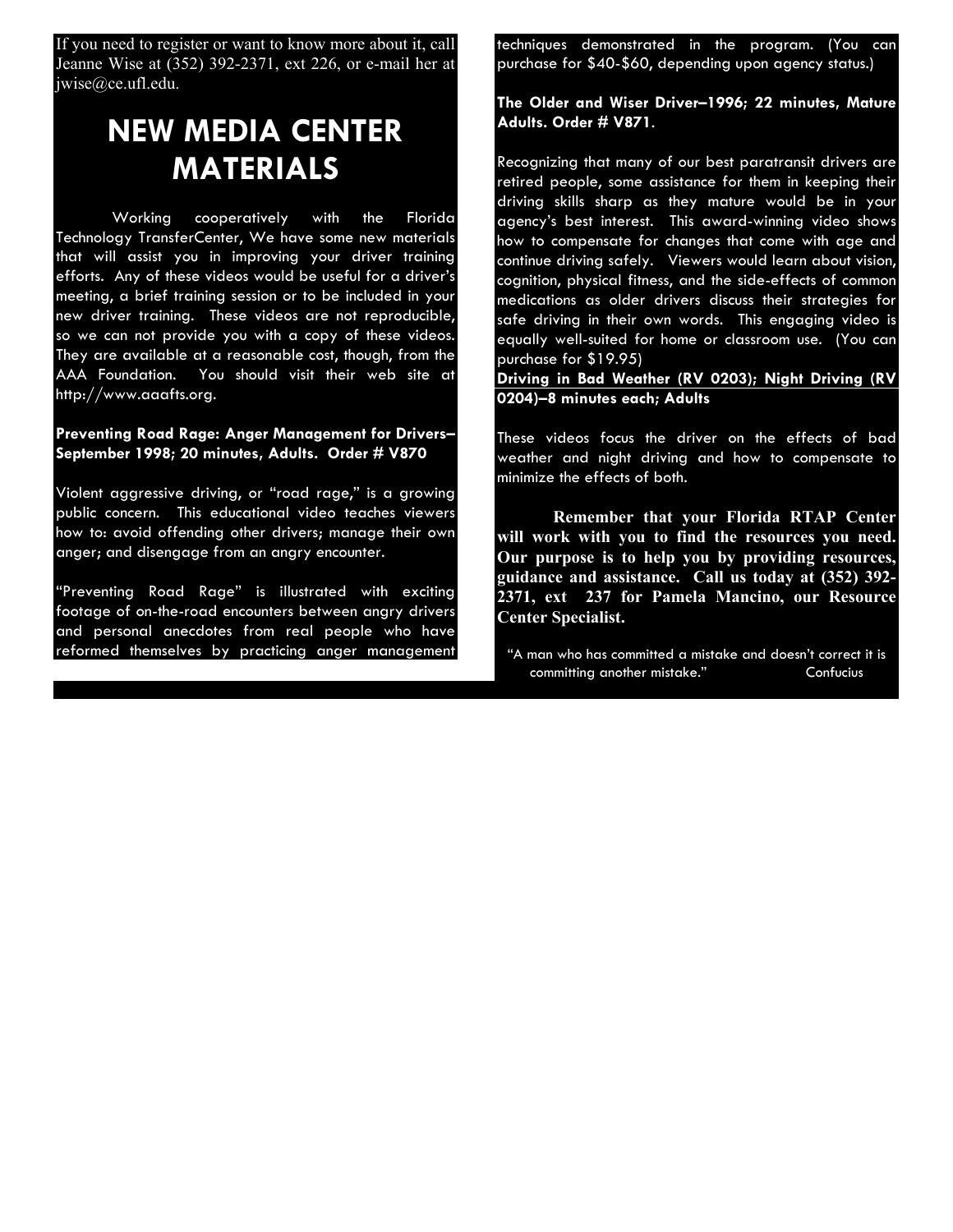# WINNERS!!!

The hardest part of judging and conducting the roadeos is choosing the winners and knowing that all of the participants had their hearts set on getting that first place prize and representing Florida at the national competition. However, only two drivers can be first place and neither of this years winners were newcomers to this competition. In fact, both were the winners of last years roadeo.

### **VAN COMPETITION**

1<sup>st</sup> Place-Raymond Aylmer, Gulf County Transportation. **Mitch Burke**, Director of Gulf County Transportation, said that Raymond had been with them for about  $3\frac{1}{2}$  years but that he had previous experience driving larger vehicles. Raymond won the van competition last year, also, and competed in New Orleans at the National RTAP Roadeo.

**2nd Place–Tommy Wyatt**, Tri-County Community Council. Tommy has been with Tri-County for over 8 years and is experienced in driving all of their vehicles.

**3rd Place–Ernest Rittman**, Big Bend Transit. **Ted Waters**, Director of Big Bend Transit, said that Ernest had been driving for them for 7 years and has competed in each of the three previous state roadeos.

#### **SMALL BUS COMPETITION**

**1st Place–Vann Johnson**, Big Bend Transit. Van has been a driver for Big Bend Transit for 9 years. This was Vann's fourth year competing in the state roadeo. He has placed 2<sup>nd</sup> in both the van and the small bus competition in past years.

**2nd Place–Shelia Daugherty**, Sumter County Transit. Shelia, a former school bus driver, has only been a driver for Sumter County for four months. In fact, Jim Sparks, Director of Sumter County Transit, said that she drives a van in her work and had never driven the cut-away buses before.

**3rd Place–Jesus Lopez**, Flagler County Transit. Debbie Redner, Schedule Supervisor at Flagler County Transit, said that Jesus has been with them for almost five years. She said that he was a bus driver in New York prior to moving to Florida. This was his fourth year competing in the Florida RTAP Roadeo.

 I n our *Tappin' In* Newsletter coming out in late April, we will run a feature articles on our RTAP Roadeo 2000 place winners. Each of them are unique individuals



with interesting stories and insights into this unique form of competition. In addition, visit the Florida RTAP web site to see more of the roadeo photos at http://wwwuftrc.ce.ful.edu/t2/rtap.htm.

## Victories that are easy are cheap. Those only are worth having which come as the result of hard work. Henry Ward Beecher

 Van Competition winners. Left to right: 3rd place, Ernest Rittman; 2<sup>nd</sup> place, Tommy Wyatt; and 1st place, Raymond Aylmer.

Bus Competition winners. Left to right: 1st place, Vann Johnson; 2<sup>nd</sup> place, Shelia Daugherty; and 3<sup>rd</sup> place, Jesus Lopez.